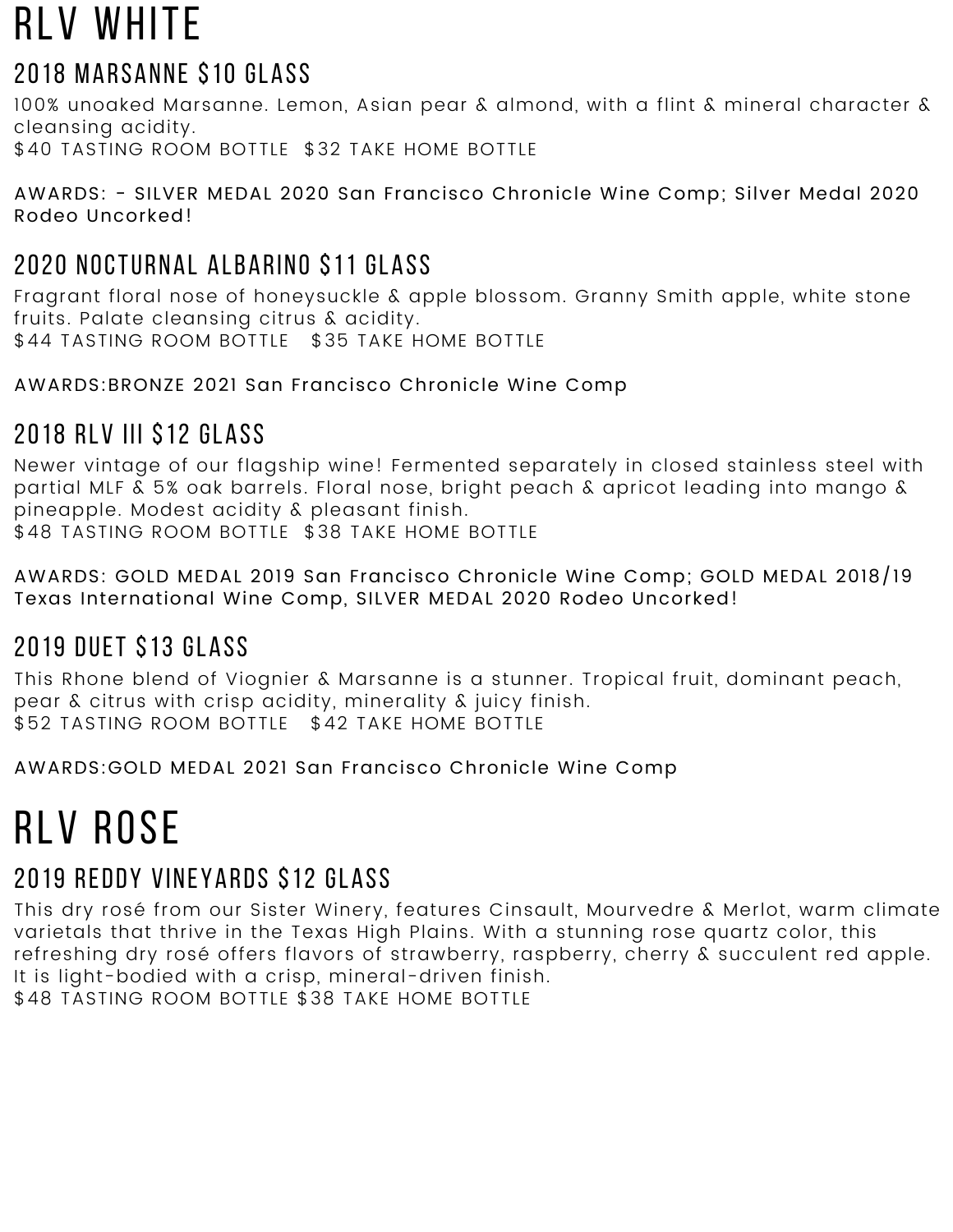# rlv red

#### 2018 TORO \$13 GLASS

85% Tempranillo & 15% Merlot. Aged for 18 months with 30% in new French Oak & puncheons. Earthy nose, sweet & tart cherry, currants & spice, with grippy tannins. \$52 TASTING ROOM BOTTLE \$42 TAKE HOME BOTTLE.

AWARDS:SILVER MEDAL 2021 San Francisco International Wine Comp

#### NV toro \$15 GLASS

95% Tempranillo & 5% Merlot. Aged for 18 months with 30% in new French Oak & puncheons, 70% Neutral Oak. Well structured body, black cherry, cassis & plum notes \$60 TASTING ROOM BOTTLE \$48 TAKE HOME BOTTLE.

#### 2017 Valera \$16 GLASS

Syrah, Tempranillo, Mataro & Grenache presents dark red & black fruit from kirsch to cassis. With accents of black tea & clove. Oak is well integrated & restrained. Finish gently lingers.

\$64 TASTING ROOM BOTTLE \$51 TAKE HOME BOTTLE

#### AWARDS:SILVER MEDAL 2020 Rodeo Uncorked! Bronze Medal 2019 San Francisco International Wine Competition

#### 2017 the tempter \$15 GLASS

Texas Bordeaux styled blend of Tempranillo, Merlot & Tannat. Moderate tannic structure, black currant & cassis, long juicy finish, complimenting it's name. \$60 TASTING ROOM BOTTLE \$48 TAKE HOME BOTTLE

AWARDS:DOUBLE GOLD 2021 SF Chronicle Wine Comp, GOLD MEDAL 2020 Rodeo Uncorked! SILVER MEDAL 2020 San Francisco Wine Comp & Lone Star International Wine Comp; GOLD MEDAL 2019 San Francisco International Wine Comp

#### 2018 the tempter \$16 GLASS

Texas Bordeaux styled blend of Tempranillo, Merlot & Tannat. Moderate tannic structure, black currant & cassis, long juicy finish, complimenting it's name. \$64 TASTING ROOM BOTTLE \$51 TAKE HOME BOTTLE

AWARDS:DOUBLE GOLD 2021 San Francisco Chronicle Wine Comp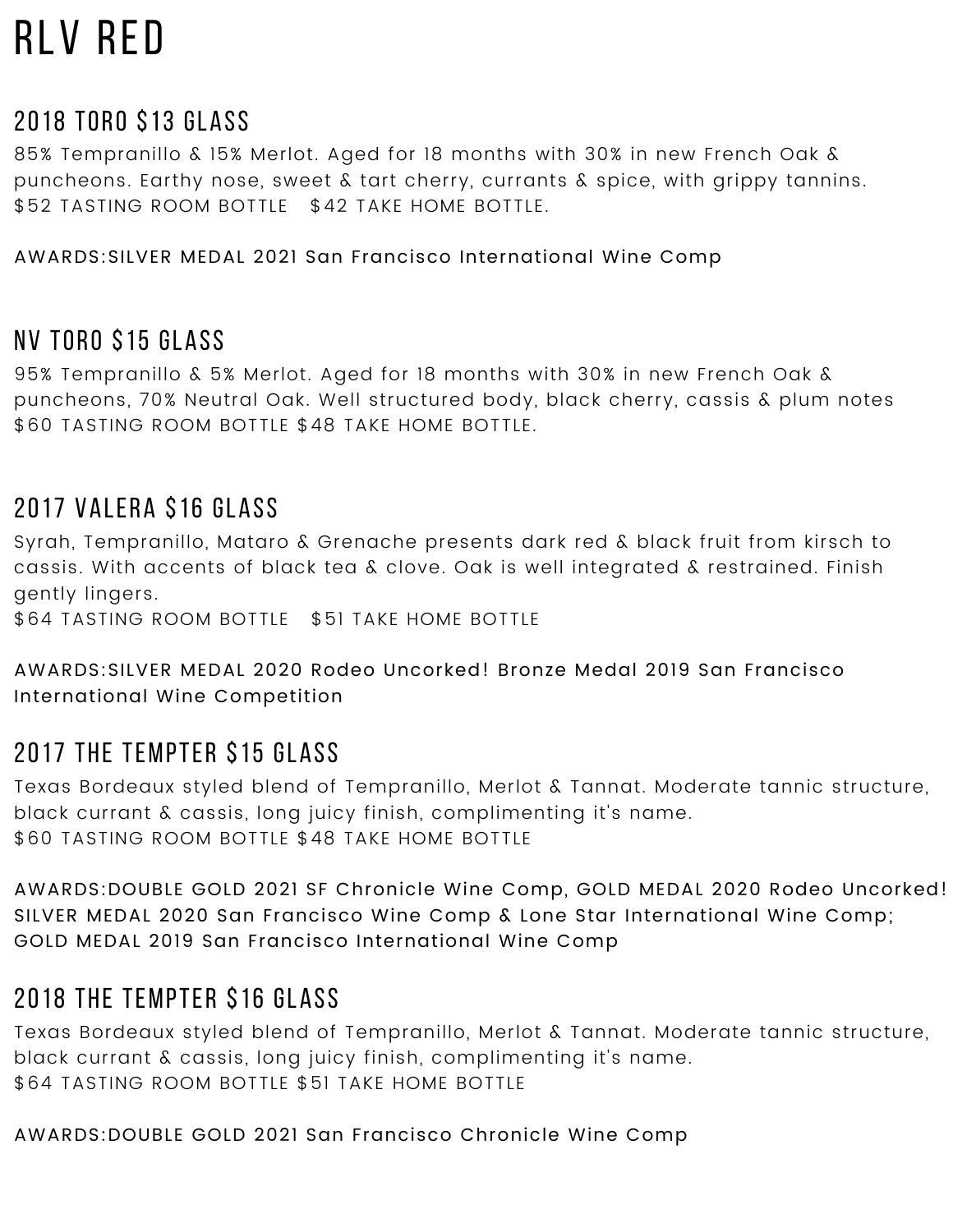# rlv red (CONT'D)

# 2017 CORSO \$11 GLASS

Sangiovese, Montepulciano & Barbera. Red fruit layered with accents of black cherry & currants.

\$44 TASTING ROOM BOTTLE \$35 TAKE HOME BOTTLE

AWARDS:SILVER MEDAL 2020 Rodeo Uncorked! 2020 San Francisco Chronicle International Wine Comp

### 2018 CORSO \$13 GLASS

Sangiovese, Montepulciano & Barbera. Red fruit layered with accents of black cherry & currants.

\$52 TASTING ROOM BOTTLE \$42 TAKE HOME BOTTLE

## 2018 syrah \$13 GLASS

75% Syrah, 20% Tempranillo & 5% Cinsault, aged for 18 months in 30% New French oak puncheon & barrel. Dark Ruby color brimming with brooding black currant, kirsch, cola & tobacco. Spice notes of cinnamon & eucalyptus. Producing rich complexity, dull body & long finish.

\$52 TASTING ROOM BOTTLE \$42 TAKE HOME BOTTLE

# RLV FLIGHTS

(3)2ozpours

PREMIUM WHITES \$12

2018 Marsanne, 2020 Nocturnal, 2018 RLV III

### SPECIAL SELECTION ROSE & WHITES \$13

2019 Duet, 2019 Reddy Vineyards Signature Rose, 2018 RLV III

#### SPECIAL SELECTION REDS \$13

2017 Corso, 2019 Rojo, 2018 Toro

### RLV RESERVE REDS \$16

2017 Valera, 2017 The Tempter, 2018 Syrah

#### RLV VERTICAL REDS \$25 2017 Corso, 2018 Corso, 2017 Tempter, 2018 Tempter

# GOLD MEDAL \$18

2019 Duet, 2017 Tempter, 2018 Tempter, 2018 Corso